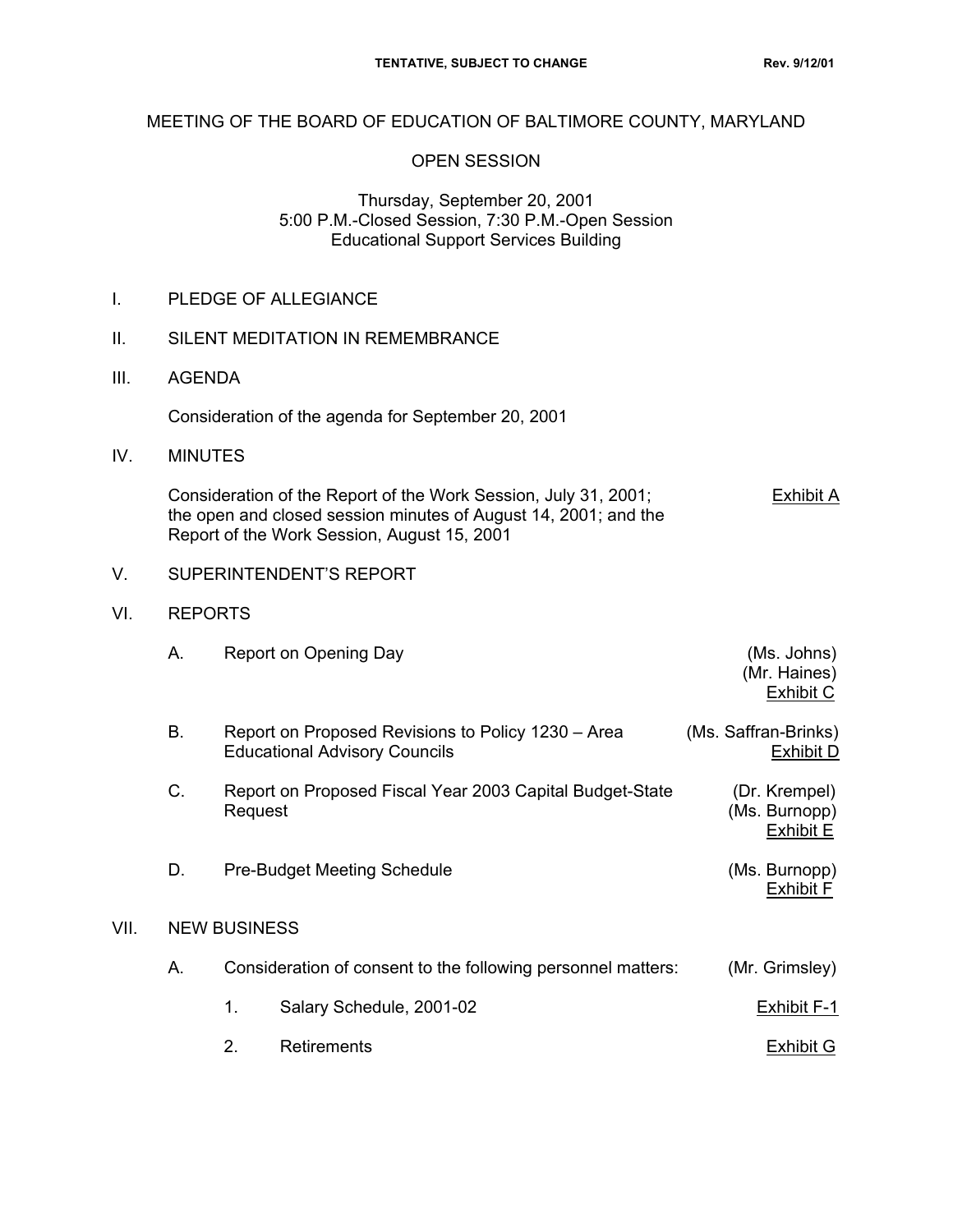# VII. NEW BUSINESS (Cont.)

|    | 3.  | Resignations                                                                                                                            | <b>Exhibit H</b>              |
|----|-----|-----------------------------------------------------------------------------------------------------------------------------------------|-------------------------------|
|    | 4.  | Non-Renewal of Contract                                                                                                                 | <b>Exhibit I</b>              |
|    | 5.  | Leaves of Absence                                                                                                                       | Exhibit J                     |
|    | 6.  | Deceased                                                                                                                                | <b>Exhibit K</b>              |
|    | 7.  | <b>Advisory Council Reappointment</b>                                                                                                   | Exhibit L                     |
|    | 8.  | Appointments                                                                                                                            | <b>Exhibit M</b>              |
| В. |     | Consideration of consent to the following contract awards:                                                                              | (Ms. Burnopp)                 |
|    | 1.  | Corrugated Cartons (Boxes)                                                                                                              | (Mr. Gay)<br><b>Exhibit N</b> |
|    | 2.  | Paint (Exterior/Interior) - One-Year Extension                                                                                          |                               |
| C. |     | Consideration of consent to the following Building<br>Committee recommendations:                                                        | (Building Committee)          |
|    | 1.  | Reroofing Project – Pine Grove Elementary School                                                                                        | Exhibit O                     |
|    | 2.  | Reroofing Project - Pleasant Plains Elementary School                                                                                   | <b>Exhibit P</b>              |
|    | 3.  | Underground Storage Tank Replacement - Franklin and<br>Middleborough Elementary Schools                                                 | <b>Exhibit Q</b>              |
|    | 4.  | Science Rooms Renovation - Woodlawn High School                                                                                         | <b>Exhibit R</b>              |
|    | 5.  | Gas Service for Major Maintenance Renovation Projects -<br><b>Various Elementary Schools</b>                                            | <b>Exhibit S</b>              |
|    | 6.  | Fee Acceptance - Inspection Services for Reroofing Project -<br><b>Pine Grove Elementary School</b>                                     | <b>Exhibit T</b>              |
|    | 7.  | Fee Acceptance – Inspection Services for Reroofing Project -<br><b>Pleasant Plains Elementary School</b>                                | <b>Exhibit U</b>              |
|    | 8.  | Fee Acceptance - Construction Administration Services for<br>Science Rooms Renovation - Woodlawn High School                            | <b>Exhibit V</b>              |
|    | 9.  | Change Orders - Architectural and Engineering Design<br>Services for Science Room Renovations - Eastern Technical<br><b>High School</b> | <b>Exhibit W</b>              |
|    | 10. | Change Order – Consultant Design Services for Major<br>Maintenance Renovation Project - Chase Elementary School                         | <b>Exhibit X</b>              |